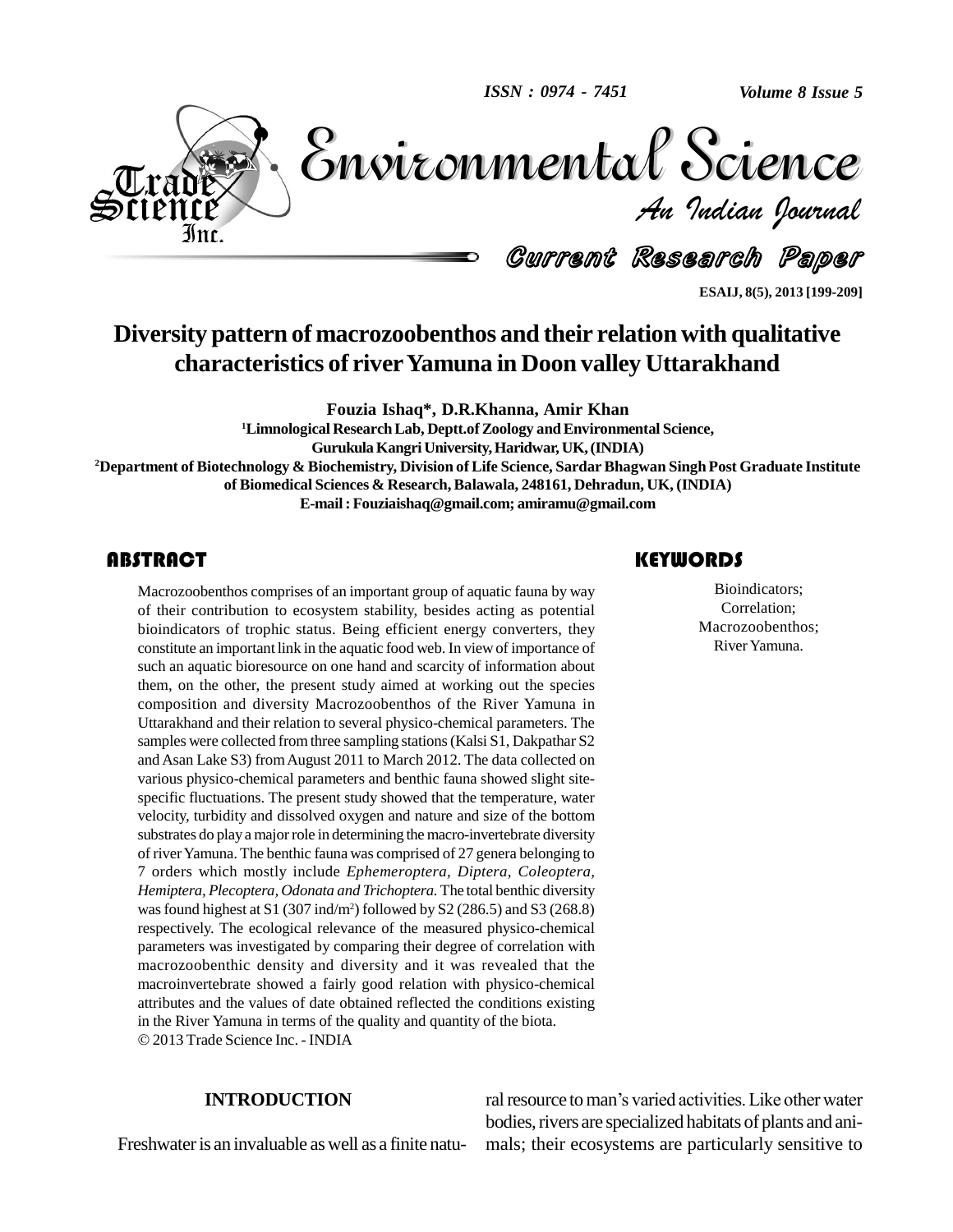change induced basically by man's activities in water balance, in water chemistry and in habitats. Benthic macro-invertebrates are invertebrates (or animals without a backbone) that live on the bottom of streams during all or part of their life cycle. Benthic macro-invertebrates often go unnoticed because of their size and habitat; they are an extremely important part of river eco systems, and serve as a link in the food web between decomposing leaves and algae, and fish and other vertebrates<sup>[1]</sup>. They act as the secondary producers and isting re form a part of food web of aquatic ecosystem. Aquatic macroinvertebrates are important food for fish and waterfowls. They also play an important role in transferring energy from the first trophic level to second trophic level in freshwater ecosystems. Benthic aquatic macro-invertebrates are sensitive indicators of environ mental changes in streams because they express longterm changes in water and habitat quality rather than instantaneous conditions<sup>[2]</sup>. Water being used by every species on earth is over exploited in several ways. It is highly polluted due to the different activities of human beings. The impact of these activities is not only on the quality of water but also on the aquatic biodiversity present in it<sup>[3]</sup>. The loss of biodiversity in aquatic ecotance and resilience to disturbance, system simplification and loss of ecological integrity<sup>[4]</sup>. The maintenance fore n of a healthy aquatic ecosystem is dependent on the physico-chemical properties of water and the biologi cal diversity. A considerable work on the aquatic macroinvertebrate has been done by several aquatic biolo-

gists<sup>[5-14]</sup>. Some of the studies have also been made in the different parts of the Indian subcontinent<sup>[15-21]</sup>. However, no effort has been made so far to study the macroinvertebrates dwelling in the rivers of Doon Valley, India, inspite of the fact that the wide variety of micro habitats (rock surfaces, plant surfaces, leaf debris, logs, back waters, sandy sediments, crevices in gravel and pebbles) are available in the rivers of Doon Valley to aquatic macro-invertebrates.In understanding the existing relation the present study was conducted to study the diversity pattern of Macrozoobenthos and their relation with qualitative characteristics of River Yamuna in Doon valley Uttarakhand.

#### **MATERIALAND METHODS**

### **Study area**

systems has important implications, diminished resis-<br>ters (855 mi) and has a drainage system of<br>tance and resilience to disturbance, system simplifica-<br> $366,223$  km2, 40.2% of the entire Ganges Basin, be-River Yamuna, the largest tributary of Ganges (Ganga) in northern India originates from the Yamunotri Glacier at a height of 6,387mtrs., on the south western slopes of Banderpooch peaks in the Mussoorie range of Lower Himalayas, in the Uttarkashi district of slopes of Banderpooch peaks in the Mussoorie range<br>of Lower Himalayas, in the Uttarkashi district of<br>Uttarakhand, it travels a total length of 1,376 kilomeof Lower Himalayas, in the Uttarkashi district of<br>Uttarakhand, it travels a total length of 1,376 kilome-<br>ters (855 mi) and has a drainage system of Uttarakhand, it travels a total length of 1,376 kilometers (855 mi) and has a drainage system of 366,223 km2, 40.2% of the entire Ganges Basin, before merging with the Ganges at Triveni Sangam, Allahabad, the site for the Kumbha Mela every twelve years.Three sampling sites were selected in the river. Site S1 was chosen from Kalsi, site S2 from the Dakpathar and site S3 from the Asan Lake.



**Mapsshowing Doonvalley inUttarakhand**

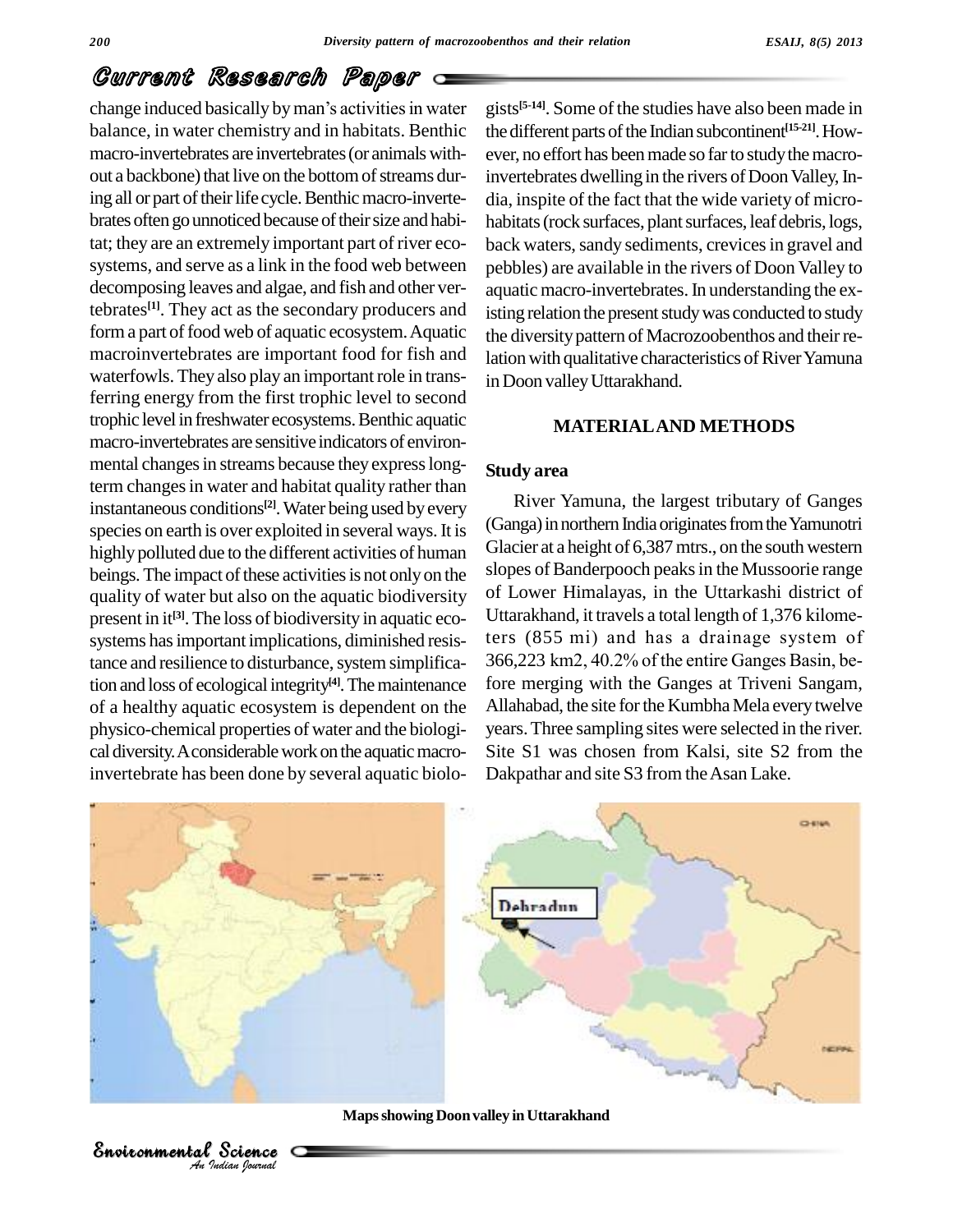

**Map showing riverYamuna**

#### **Collection and analysis ofsamples**

The sampling was carried out on monthly basis from August 2011-March 2012. Water samples were collected early in the morning in sterilized sampling bottles and were analysed for twenty important physical and chemical Parameters. Few physico-chemical param eters like Temperature (0C), Transparency (cm), Velocity (m/s), pH, Free CO2 (mg/l), and Dissolved Oxygen (mg/l) were performed on spot and other param-<br>eters like Turbidity (JTU), Electric conductivity (µmho/ gen (mg/l) were performed on spot and other param cm),TotalSolids(mg/l),TDS (mg/l),TSS(mg/l),Total Alkalinity (mg/l), Total Hardness (mg/l), Calcium (mg/ l), Magnesium (mg/l),Chloride (mg/l), BOD (mg/l), COD (mg/l), Phosphate (mg/l), Nitrate (mg/l), Water samples were analysed in accordance with APHA<sup>[22]</sup>, Trivedi and Goel **[23]**, and Khanna and Bhutiani **[24]**. For collection of macrozoobenthos the mud samples were  $_{\text{max}}$ Trivedi and Goel<sup>[23]</sup>, and Khanna and Bhutiani<sup>[24]</sup>. For effecollection of macrozoobenthos the mud samples were max collected by Ekman's dredge (size  $15 \text{ cm}$ 2) soon after (18. lifting the grab the samples were immediately transferred  $at S1 (17.12 \pm 1.880C)$ . There was no significant difto an enamel basin and then passed through a series of sieves with addition of water on the spot. The animals were hand picked with the help of forceps and pre served in 70% alcohol for detailed analysis subsequently. The population density was expressed as individuals per square meter. Different taxa were identified with the help of keys given by Ward and Wipple<sup>[25-26]</sup>, co Edmondson<sup>[27]</sup> and Tonapi<sup>[28].</sup>

#### **Statistical measurement**

Statistical analysislike Standard deviation, Karl Pearson's correlation coefficient (r value) and ANOVA was used to find the relation between the between different parameters.

### **RESULTSAND DISCUSSION**

#### **Physico-chemical characteristics of water**

Velocity was also found negatively correlated with temlowest velocity was recorded at S3 (0.41 $\pm$ 0.09 m/s). 09 m/s).<br>with tem-<br>/ was re-<br>the lake<br>depth of<br>**Science** Average  $(Avg \pm S.D)$  data of the physico-chemical characteristics of water recorded at the three sampling sites of the river are presented inTABLE 1.The most common physical assessment of water quality is measurement of temperature. Infact no other single factor has so intense influence and direct as well as indirect effect on biota of an ecosystem. During the present study<br>maximum water temperature was recorded at S3<br>(18.25±1.90 0C) and minimum temperature was found maximum water temperature was recorded at S3  $(18.25\pm1.900C)$  and minimum temperature was found ference between the mean values recorded from three stations. Velocity was fairly good at S1 and S2 throughout the year with the highest value at S2 whereas the stations. Velocity was fairly good at S1 and S2 through-<br>out the year with the highest value at S2 whereas the<br>lowest velocity was recorded at S3 (0.41±0.09 m/s). perature  $(r = -0.79, p < 0.05)$ . Transparency was recorded greater at S3 due to more depth in the lake whereas it fluctuates at  $S1$  and  $S2$  due to less depth of

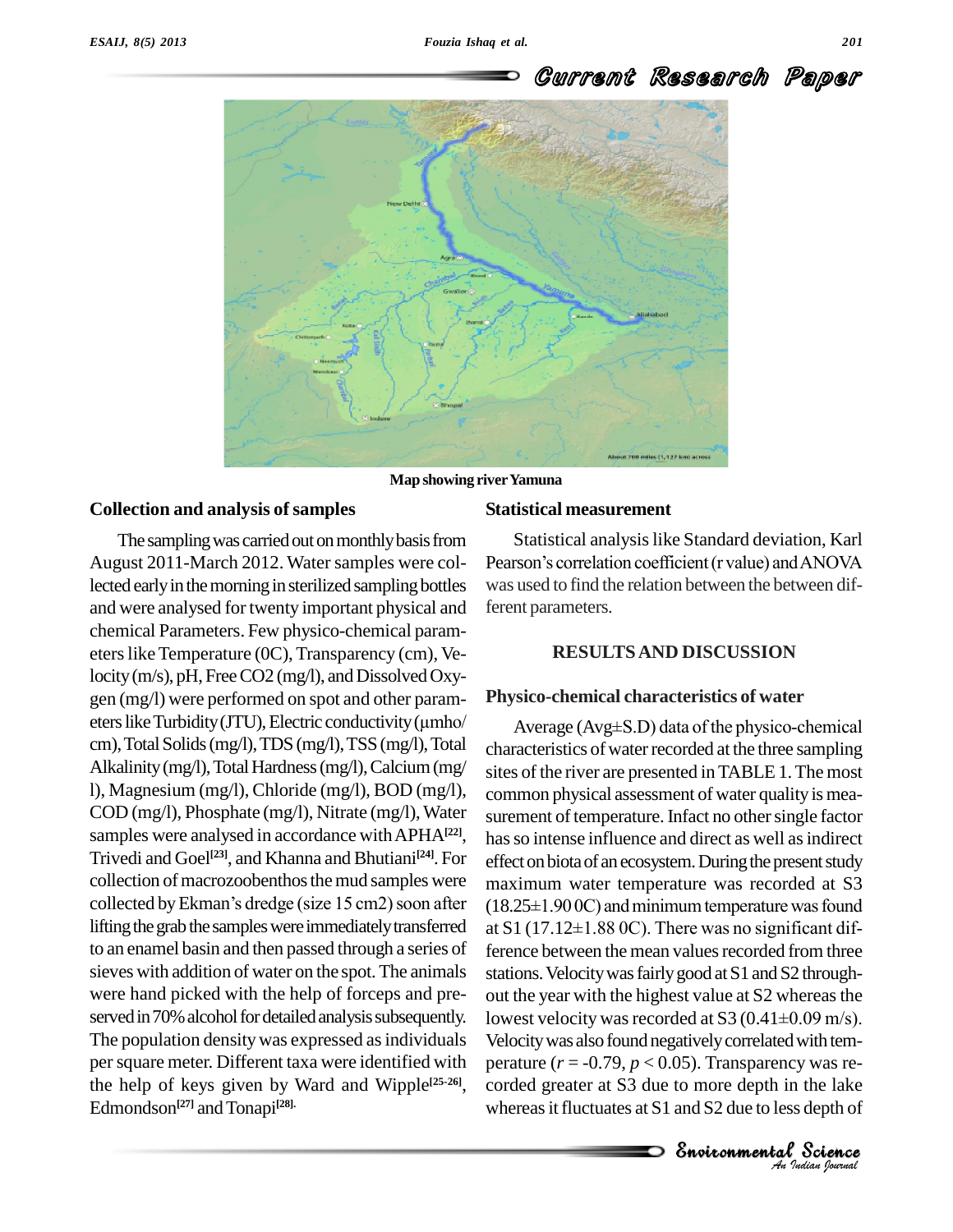summer contributes not only to higher value of free CO2 may be *Indiana Indiana Indiana <i>Journal Science <i>An Indian Journal Commental Journal <i>An Indian Journal <i>An Indian Journal***</del>** *<i>Age Algoring <i>An**Indian Journal**<b><i>Age Algoring* </del> *<i>Age Algoring <i>Age Algo* s not only to high<br>on in O2 conten<br>CO2 by the provides and<br>increases. Free<br>.66±0.21 mg/l)<br>Science river. Transparency showed a positive significant relation with temperature  $(r=0.96, p>0.05)$  Turbidity was found to be maximumat S2 which may be due to high Total solids. However the turbidity was found to be negatively correlated with transparency (*r*= -0.48, *p* > 0.01) but positively correlated with velocity (*r*= 0.99,  $p$  > 0.05). Mostly the water is clear and the bottom could be seen through naked eyes throughout the year except in rainy season. Conductivity was recorded high- $_{\text{Tur}}$ could be seen through naked eyes throughout the year<br>except in rainy season. Conductivity was recorded high-<br>est at S1 (0.183±0.007  $\mu$  mho/cm-1) and lowest at S3 est at S1 (0.183 $\pm$ 0.007  $\mu$  mho/cm-1) and lowest at S3<br>(0.134 $\pm$ 0.005  $\mu$  mho/cm-1). It was also found positively correlated with turbidity ( $r = 0.90$ ,  $p > 0.05$ ). The pH of the water was mostly alkaline throughout the course of the study. The pH range is comparatively nar-The pH of the water was mostly alkaline throughout the course of the study. The pH range is comparatively narrow but falls within the recommended range  $(6.5-9)$  pH as suitable for aquatic life<sup>[29]</sup>. A pH of  $(8.18\pm0.12)$  was **H** range is comparatively nar-<br> **EXECUTE:** EXECUTE:  $\frac{pH}{(29)}$ . ApH of  $(8.18\pm0.12)$  was recorded at S3 followed by S2 and S1.The higher pH range reflects the alkaline nature of water. pH was also found to be positively correlated with temperature (*r*  $=0.94, p>0.05$ ). The average values of total alkalinity Magnetic manges from (182.75±21.21 mg/l) to (145.37±7.61 mg/  $=0.94, p>0.05$ . The average values of total alkalinity l). The higher alkalinity values reflect the presence of salts in the catchment area. Total hardness was recorded highest at S1 (94.37 $\pm$ 16.29 mg/l) followed by S3 and S2 and this may be attributed to presence of high cal ciumandmagnesiumlevels. Presence of high calcium and magnesium indicates the marl character of river. Total hardness showed positive relationship with total alkalinity  $(r= 0.94, p> 0.05)$  but an inverse correlation with conductivity of the water. Chloride content was ture (*r* found highest throughout the study and was found maxi-<br>mum at S2 (36.16±3.50 mg/l) and minimum at S1 from S found highest throughout the study and was found maxi-<br>mum at S2 (36.16±3.50 mg/l) and minimum at S1 from S1 to S<br>(29.43±4.58 mg/l). D.O values ranged from temperature mum at S2 (36.16±3.50 mg/l) and minimum at S1<br>(29.43±4.58 mg/l). D.O values ranged from<br>(11.32±0.83 mg/l) to (10.80±0.59 mg/l) from S1 to S3. The value was highest throughout the year but a slight decrease was recorded in summer due to high temperature though faster rate of organic matter de composition also contributes to consumption of DO under warmer conditions<sup>[30]</sup>. Also DO was negatively to eleva correlated with temperature  $(r = 0.64, p < 0.05)$ . Decomposition of organic matter substrate especially in but also to depletion in O2 content subsequently leads by N to built up of free CO2 by the process of an aerobic Himala<br>digestion of organic wastes. Free CO2 was found to present<br>be highest at S2 (1.66±0.21 mg/l) followed by S3 and organic digestion of organic wastes. Free CO2 was found to

**TABLE1 : Showing the average values of Physico-chemical parameters of River Yamuna at sampling sites 1,2 and 3 fromAugust 2011- March 2012**

| <b>Sampling Sites</b>               | <b>Sampling</b><br>Site 1 | <b>Sampling</b><br>Site 2                 | <b>Sampling</b><br>Site 3 |
|-------------------------------------|---------------------------|-------------------------------------------|---------------------------|
| Parameters                          | $Avg \pm S.D$             | $Avg \pm S.D$                             | $Avg \pm S.D$             |
| Temperature <sup>o</sup> C          | $17.12 \pm 1.88$          | $17.62 \pm 2.06$                          | 18.25±1.90                |
| Transparencycm                      | 16.46±9.25                | $26.62 \pm 22.36$                         | $31.26 \pm 22.59$         |
| Velocity m/s                        | $1.84 \pm 0.70$           | $2.21 \pm 0.57$                           | $0.41 \pm 0.09$           |
| Turbidity JTU                       |                           | 236.31±382.56 252.50±403.29 203.75±324.24 |                           |
| Conductivity<br>$\mu$ mhocm $^{-1}$ | $0.183 \pm 0.007$         | $0.177 \pm 0.023$                         | $0.134 \pm 0.005$         |
| $TS$ mg/l                           | 537.5±370.08              | 575.0±349.49                              | 487.5±274.84              |
| $TDS$ mg/l                          | $250.0 \pm 169.03$        | $300.0 \pm 160.36$                        | 237.5 ± 118.77            |
| TSS mg/l                            | 287.5±223.20              | 275.0±205.29                              | $250.0 \pm 169.03$        |
| pH                                  | $8.10 \pm 0.09$           | $8.16 \pm 0.14$                           | $8.18 \pm 0.12$           |
| Total alkalinity<br>mg/1            | 182.75±21.21              | $145.37\pm7.61$                           | 170.75 ± 15.49            |
| <b>Total Hardness</b><br>mg/1       | 94.37±16.29               | $85.83 \pm 7.98$                          | $94.62 \pm 8.97$          |
| Calcium mg/l                        | $46.18 \pm 5.37$          | 37.93±4.377                               | $30.15 \pm 4.46$          |
| Magnesium mg/l                      | $11.75 \pm 2.84$          | $11.69 \pm 1.77$                          | $15.72 \pm 2.83$          |
| Chloride mg/l                       | $29.43 \pm 4.58$          | $36.16 \pm 3.50$                          | $31.71 \pm 2.81$          |
| Free $CO2$ mg/l                     | $1.42 \pm 0.15$           | $1.66 \pm 0.21$                           | $1.44 \pm 0.18$           |
| $D.O$ mg/l                          | $11.32 \pm 0.83$          | $10.80 \pm 0.59$                          | $10.95 \pm 0.42$          |
| $B.O.D$ mg/l                        | $2.80 \pm 0.33$           | $2.66\pm0.23$                             | $2.55 \pm 0.20$           |
| $C.O.D$ mg/l                        | $4.92 \pm 0.60$           | $4.78 \pm 0.56$                           | $4.94 \pm 0.57$           |
| Phosphates mg/l                     | $0.534\pm0.054$           | $0.555 \pm 0.092$                         | $0.652 \pm 0.123$         |
| Nitrates mg/l                       | $0.468 \pm 0.078$         | $0.516 \pm 0.034$                         | $1.112 \pm 0.238$         |

**P = 0. 975, Significant at 0.05 confidence level**

S1. Free CO2 showed positive relation with temperature  $(r = 0.01, p < 0.01)$ . The concentration of BOD fluctuated from  $(2.80\pm0.33 \text{ mg/l})$  to  $(2.55\pm0.20 \text{ mg/l})$ ture  $(r = 0.01, p < 0.01)$ . The concentration of BOD from S1 to S3. BOD values increase with increase of temperature in the study. COD, Phosphates and Nitrates also showed slight fluctuations with changing seasons and months. The study of abiotic features indicates that the magnitude of various parameters is partially or wholly associated with the level of river discharge and season in the present study. Water temperature found to be related to elevation and a decline in it at higher elevation may be corroborated with lower ambient temperature.The pH value high in winter and low in summer and monsoon maybe due to photosynthetic activityas also recorded by Nautiyal **[31]** and Singh **[32]** in other rivers of the Himalaya. The free carbon dioxide is either absent or present in different months, which reflects less load of organic matter in the water. Ganpati **[33]** attributed that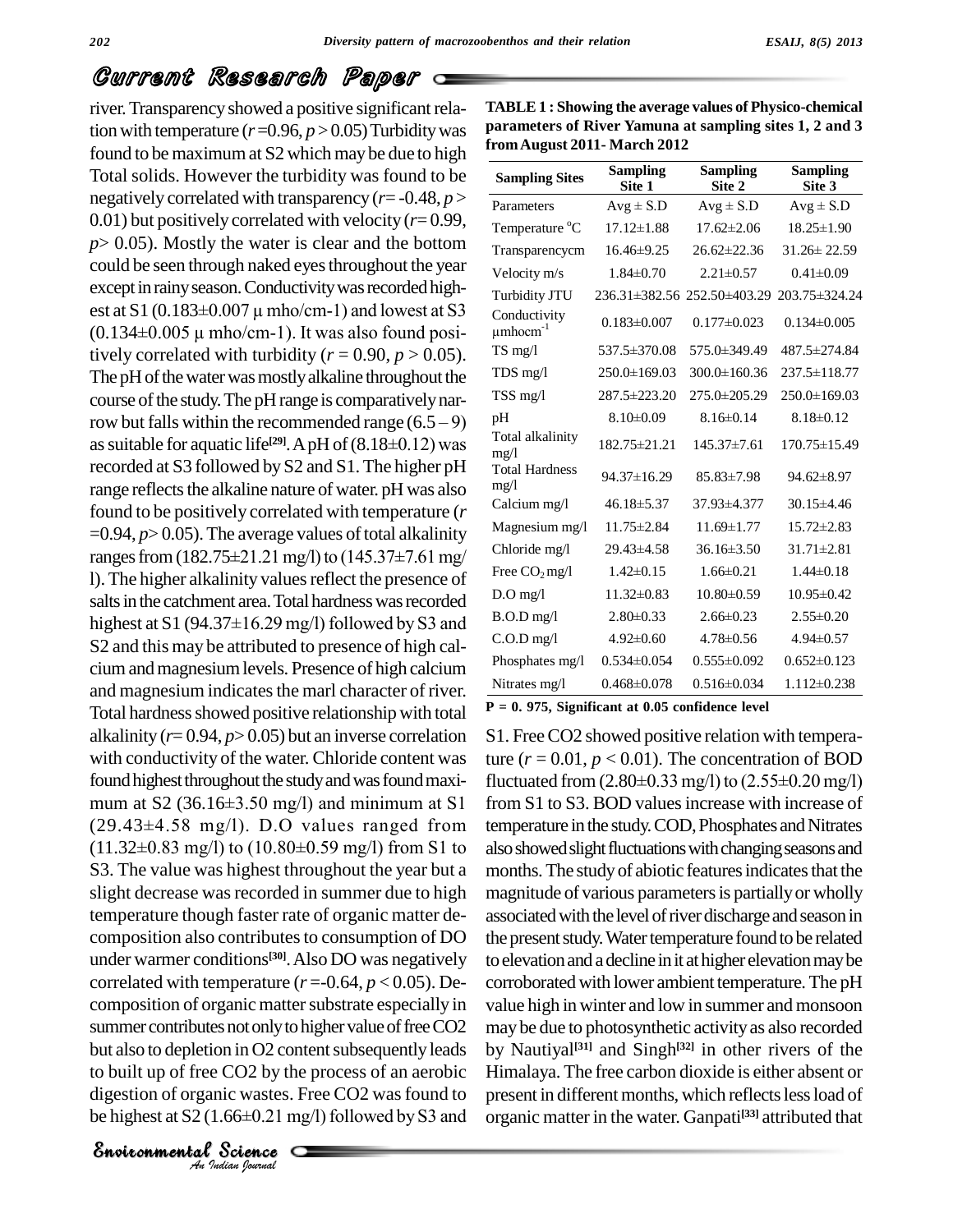**TABLE 2 : Showing the Pearson correlation coefficient between the Physico-chemical parameters**

|                                           | Temperature  | Transparency<br>$\overline{m}$ | Velocity m/s                                                    | Turbidity<br>LLI | Conductivity<br>$\mu$ mhocm $^{-1}$                    | T.S mg/l | TDS $mg/1$                          | TSS mg/l | E                                            | alkalinity<br>Total<br>$\log$ | hardness mg/l<br>Total | Calcium mg/l            | Magnesium<br>$\rm mg/$                                                                               | Chloride mg/l | Free $CO2$<br>$\rm{mg}$ | $D.O$ mg/l | BOD mg/l | $\rm{COD}$ mg/l | Phosphate<br>$\rm{mg}$ | Nitrate mg/l   |
|-------------------------------------------|--------------|--------------------------------|-----------------------------------------------------------------|------------------|--------------------------------------------------------|----------|-------------------------------------|----------|----------------------------------------------|-------------------------------|------------------------|-------------------------|------------------------------------------------------------------------------------------------------|---------------|-------------------------|------------|----------|-----------------|------------------------|----------------|
| Temperature<br>$^{\circ}$ C               | $\mathbf{1}$ |                                |                                                                 |                  |                                                        |          |                                     |          |                                              |                               |                        |                         |                                                                                                      |               |                         |            |          |                 |                        |                |
| Transparency<br>Cm                        | 0.96         | $\mathbf{1}$                   |                                                                 |                  |                                                        |          |                                     |          |                                              |                               |                        |                         |                                                                                                      |               |                         |            |          |                 |                        |                |
| Velocity<br>m/s                           | $-0.79$      | $-0.59$                        | -1                                                              |                  |                                                        |          |                                     |          |                                              |                               |                        |                         |                                                                                                      |               |                         |            |          |                 |                        |                |
| Turbidity<br>JTU                          | -0.70        | $-0.48$                        | 0.99                                                            | -1               |                                                        |          |                                     |          |                                              |                               |                        |                         |                                                                                                      |               |                         |            |          |                 |                        |                |
| Conductivity<br>$\mu$ mhocm <sup>-1</sup> | -0.94        | $-0.81$                        | 0.95                                                            | 0.90             | 1                                                      |          |                                     |          |                                              |                               |                        |                         |                                                                                                      |               |                         |            |          |                 |                        |                |
| TS<br>mg/1                                | $-0.62$      | $-0.38$                        | 0.97                                                            | 0.99             | 0.85                                                   | -1       |                                     |          |                                              |                               |                        |                         |                                                                                                      |               |                         |            |          |                 |                        |                |
| <b>TDS</b><br>mg/l                        | $-0.25$      | 0.02                           | 0.78                                                            | 0.86             | 0.56                                                   | 0.91     | 1                                   |          |                                              |                               |                        |                         |                                                                                                      |               |                         |            |          |                 |                        |                |
| TSS<br>mg/1                               | $-0.99$      | $-0.92$                        | 0.86                                                            | 0.78             | 0.97                                                   | 0.71     | 0.37                                | -1       |                                              |                               |                        |                         |                                                                                                      |               |                         |            |          |                 |                        |                |
| pН                                        | 0.94         | 0.99                           |                                                                 |                  | $-0.54$ $-0.42$ $-0.77$ $-0.31$ $0.09$                 |          |                                     | $-0.89$  | $\mathbf{1}$                                 |                               |                        |                         |                                                                                                      |               |                         |            |          |                 |                        |                |
| <b>Total Alkalinity</b><br>mg/1           | $-0.25$      |                                | $-0.50$ $-0.38$ $-0.51$ $-0.09$ $-0.60$ $-0.87$ $0.12$ $-0.57$  |                  |                                                        |          |                                     |          |                                              | 1                             |                        |                         |                                                                                                      |               |                         |            |          |                 |                        |                |
| <b>Total Hardness</b><br>mg/1             | 0.09         |                                | $-0.18$ $-0.67$ $-0.77$ $-0.42$ $-0.83$ $-0.98$ $-0.21$ $-0.25$ |                  |                                                        |          |                                     |          |                                              | 0.94                          | 1                      |                         |                                                                                                      |               |                         |            |          |                 |                        |                |
| Calcium<br>mg/1                           | -99          |                                | -0.98 0.740 0.64 0.90 0.55 0.17 0.97 -0.97 0.33                 |                  |                                                        |          |                                     |          |                                              |                               | $-0.01$                | -1                      |                                                                                                      |               |                         |            |          |                 |                        |                |
| Magnesium<br>mg/l                         | 0.89         | 0.73                           |                                                                 |                  | $-0.98$ $-0.95$ $-0.99$ $-0.91$ $-0.66$ $-0.94$ $0.68$ |          |                                     |          |                                              | 0.21                          | 0.53                   | -0.85                   | $\overline{1}$                                                                                       |               |                         |            |          |                 |                        |                |
| Chloride<br>mg/1                          | 0.27         | 0.52                           | 0.37                                                            | 0.49             |                                                        |          | $0.07$ $0.58$ $0.86$ $-0.14$ $0.58$ |          |                                              | $-0.9$                        |                        | $-0.93$ $-0.34$ $-0.19$ |                                                                                                      | 1             |                         |            |          |                 |                        |                |
| Free $CO2$<br>mg/l                        | 0.01         | 0.28                           | 0.60                                                            | 0.70             | 0.32                                                   |          | 0.77 0.96 0.11 0.34                 |          |                                              |                               |                        |                         | -0.97 -0.99 -0.09 -0.44                                                                              | 0.96          | 1                       |            |          |                 |                        |                |
| D.O<br>mg/1                               | $-0.64$      | $-0.82$                        | 0.04                                                            | $-0.09$          |                                                        |          |                                     |          | $0.34$ $-0.20$ $-0.57$ $0.54$ $-0.86$ $0.90$ |                               | 0.70                   |                         | $0.70 -0.22 -0.91 -0.77$                                                                             |               |                         | -1         |          |                 |                        |                |
| B.O.D<br>mg/1                             | $-0.99$      | $-0.99$                        | 0.70                                                            | 0.60             | 0.88                                                   |          |                                     |          | $0.51$ $0.12$ $0.96$ $-0.98$ $0.37$          |                               | 0.04                   |                         | $0.99 - 0.82 - 0.39 - 0.14$                                                                          |               |                         | 0.73       | 1        |                 |                        |                |
| C.O.D<br>mg/l                             | 0.18         | $-0.09$                        | $-0.74$ $-0.82$ $-0.50$ $-0.88$ $-0.99$ $-0.30$ $-0.17$ $0.90$  |                  |                                                        |          |                                     |          |                                              |                               | 0.99                   |                         | $-0.09$ $0.60$ $-0.89$ $-0.98$ $0.63$                                                                |               |                         |            | $-0.05$  | -1              |                        |                |
| Phosphates<br>mg/l                        | 0.96         | 0.84                           |                                                                 |                  | $-0.93$ $-0.87$ $-0.99$ $-0.82$ $-0.51$ $-0.98$ $0.80$ |          |                                     |          |                                              | 0.03                          |                        |                         | $0.37 -0.93$ $0.98 -0.01 -0.27 -0.39 -0.91$ 0.45                                                     |               |                         |            |          |                 | - 1                    |                |
| Nitrates<br>mg/1                          | 0.92         | 0.78                           |                                                                 |                  | $-0.96$ $-0.92$ $-0.99$ $-0.87$ $-0.60$ $-0.96$ $0.74$ |          |                                     |          |                                              | 0.13                          |                        |                         | $0.46 - 0.89$ $0.99 - 0.11 - 0.37 - 0.30 - 0.86$ 0.54 0.99                                           |               |                         |            |          |                 |                        | $\overline{1}$ |
| Sodium<br>mg/1                            | 0.74         | 0.53                           |                                                                 |                  |                                                        |          |                                     |          |                                              |                               |                        |                         | -0.99 -0.92 -0.98 -0.83 -0.82 0.47 0.46 0.73 -0.68 0.96 -0.44 -0.66 0.03 -0.65 0.79 0.90 0.94        |               |                         |            |          |                 |                        |                |
| Potassium<br>mg/1                         | 0.99         | 0.91                           |                                                                 |                  |                                                        |          |                                     |          |                                              |                               |                        |                         | -0.86 -0.79 -0.97 -0.72 -0.38 -0.99 0.88 -0.12 0.22 -0.97 0.94 0.13 -0.12 -0.53 -0.96 0.31 0.98 0.96 |               |                         |            |          |                 |                        |                |

the changes in the values of bicarbonates are related with the rate of photosynthetic activity.There is a pro gressive increase in the total hardness in winter and summer and decrease in monsoon. A wide variation in hardness indicates that water of this channel may not be characterized as permanently hard as also reported by others<sup>[34]</sup>. The rivers of Indian subcontinent including upstrea those draining the Himalaya show seasonal variations<sup>[35-</sup>tion] <sup>37]</sup>. A combination of many factors in the fluvial water, such as runoff, erosion, vegetation cover, nitrogenous compounds, fertilizers and domestic wastes including organic matter responsible for variation of the nitrates and phosphates in the river<sup>[38]</sup>. The maximum amount para

water bodies reported by Raina<sup>[41]</sup>. The values of BOD **ISOD**<br>In and alti-<br>**Indian** *Indian*<br> *Indian Isurual* s of BOD<br>and alti-<br>med from<br>hemical<br>and were<br>**Science** of solids was recorded during monsoon which indicates poor quality of water in the season **[39]**.An increase in temperature of water results in decrease of DO and an increase in sediment concentration hampers the photosynthesis and reduces DO level **[40]**.Torrential nature of river and its gradient resulted in variation of DO from upstream to downstream in the water.An inverse relationship between DO and free carbon dioxide in fresh and COD showed variation in months, season and altitude in the water<sup>[42]</sup>. However the results obtained from the study showed that most of the physico-chemical parameters were within the observed range and were

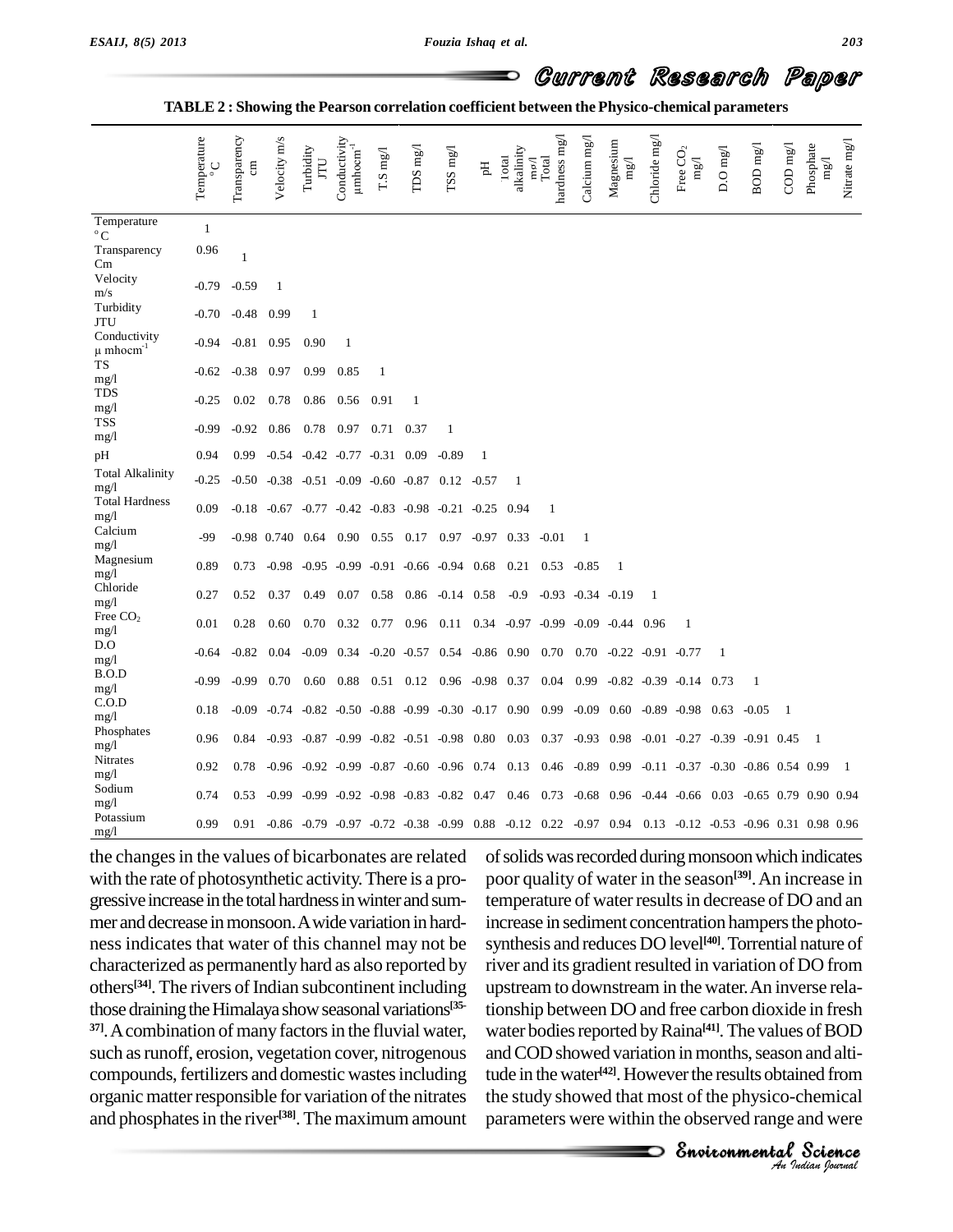**TABLE3 : Showing qualitative and quantitative distribution of macrozoobenthos(ind/m<sup>2</sup>)in riverYamuna atsampling sites 1, 2 and 3 fromAugust 2011-March 2012**

| <b>Sampling Sites</b>          | <b>Sampling Site</b> |       |          | <b>Sampling</b><br>Site 2 |          | <b>Sampling</b><br>Site 3 | <b>Sampling</b><br><b>Sites</b> |          | <b>Sampling</b><br>Site 1 |          | <b>Sampling</b><br>Site 2 | <b>Sampling</b><br>Site 3 |       |  |
|--------------------------------|----------------------|-------|----------|---------------------------|----------|---------------------------|---------------------------------|----------|---------------------------|----------|---------------------------|---------------------------|-------|--|
| <b>Macro</b><br><b>Benthos</b> | $Avg\pm$             | S.D   | $Avg\pm$ | S.D                       | $Avg\pm$ | S.D                       | <b>Macro</b><br><b>Benthos</b>  | $Avg\pm$ | S.D                       | $Avg\pm$ | S.D                       | $Avg\pm$                  |       |  |
| Ephemeroptera                  |                      |       |          |                           |          |                           | Hemiptera                       |          |                           |          |                           |                           |       |  |
| Ephemera                       | 21.125               | 12.87 | 8.5      | 8.384                     | 15.1     |                           | 11.27 Micronecta                | 5.38     | 3.739                     | 15.8     | 11.42                     | 11.3                      | 7.26  |  |
| <b>Baetis</b>                  | 17.25                | 11    | 14.9     | 11.51                     | 17.4     |                           | 12.78 Heleoceris                | 11.5     | 7.211                     | 10.8     | 8.067                     | 11                        | 9.13  |  |
| Caenis                         | 19.125               | 15.38 | 12.1     | 10.58                     | 14.6     |                           | $10.16$ Gerris                  | 9.63     | 7.501                     | 10       | 7.746                     | 9.38                      | 8.55  |  |
| Leptophlebia                   | 22.25                | 13.93 | 10.5     | 7.502                     | 10       | 8.089 Total               |                                 | 26.5     | 17.9                      | 36.5     | 26.9                      | 31.6                      | 23.62 |  |
| Cleon                          | 16.625               | 9.782 | 10.5     | 10.04                     | 8.5      |                           | 7.709 Plecoptera                |          |                           |          |                           |                           |       |  |
| Heptagenia                     | 30.625               | 16.41 | 16.4     | 11.04                     | 9.25     |                           | 7.815 Perla                     | 7.25     | 4.803                     | 12.4     | 9.841                     | 11.3                      | 9.099 |  |
| Total                          | 127                  | 77.1  | 72.9     | 55.64                     | 74.9     |                           | 57.07 Isoperla                  | 5.0      | 4.175                     | 14.5     | 11.22                     | 9.5                       | 7.171 |  |
| Diptera                        |                      |       |          |                           |          |                           | Capnia                          | 14.1     | 9.877                     | 10.1     | 8.132                     | 7.75                      | 7.741 |  |
| Dixa                           | 12.4                 | 6.739 | 9.38     | 8.158                     | 8.75     | 6.798 Total               |                                 | 26.4     | 17.57                     | 37       | 28.28                     | 28.5                      | 23.22 |  |
| <i>Chironomous</i>             | 3.13                 | 2.031 | 1.0      | 1.195                     | 1.5      |                           | 1.512 Odonata                   |          |                           |          |                           |                           |       |  |
| Simulium                       | 3.63                 | 2.504 | 10.6     | 7.782                     | 9.5      |                           | 8.435 Corixa                    | 12.3     | 8.049                     | 10       | 7.672                     | 9                         | 8.018 |  |
| Antoch                         | 12.9                 | 9.493 | 10       | 7.407                     | 10.1     |                           | 7.791 Agrion                    | 1.75     | 2.375                     | 10.3     | 10.1                      | 9.63                      | 7.577 |  |
| Bibiocephala                   | 10.6                 | 6.823 | 10.8     | 8.631                     | 10       |                           | 8.701 Matrona                   | 6.13     | 4.824                     | 8.25     | 7.517                     | 9.88                      | 7.864 |  |
| Total                          | 42.6                 | 24.82 | 41.8     | 31.06                     | 39.9     | 30.1                      | Total                           | 20.1     | 14.54                     | 28.5     | 24.59                     | 28.5                      | 22.1  |  |
| Coleoptera                     |                      |       |          |                           |          |                           | Trichoptera                     |          |                           |          |                           |                           |       |  |
| Laccobius                      | 9.25                 | 6.409 | 9.63     | 8.484                     | 8.38     |                           | 6.567 Hydrosyche                | 8.13     | 8.357                     | 8.88     | 8.026                     | 6.13                      | 5.249 |  |
| Hydraticus                     | 9.5                  | 7.171 | 10.6     | 9.07                      | 8.75     |                           | 9.208 Glossoma                  | 7.63     | 6.232                     | 8.38     | 6.163                     | 10                        | 7.597 |  |
| Hydrophilus                    | 12.9                 | 9.493 | 12.0     | 10.13                     | 11.1     |                           | 9.37 Hydroptila                 | 8.75     | 9.377                     | 10       | 8.35                      | 10.5                      | 8.124 |  |
| <i>Dryops</i>                  | 8.25                 | 6.756 | 10.3     | 8.697                     | 10.5     | 8.089 Total               |                                 | 24.5     | 23.21                     | 27.3     | 22.26                     | 26.6                      | 20.68 |  |
| Total                          | 39.9                 | 29.14 | 42.5     | 35.25                     | 38.8     | 30.36                     |                                 |          |                           |          |                           |                           |       |  |

**TABLE4 : Showing Pearson correlation coefficient between macrozoobenthos and physico-chemical parameters**

|                                  | Temperatue | Transpareny                                               | Velocity | Turbidity | onductiviy | $\mathbf{S}$ | TDS | TSS                                                                | $F_{\rm H}$ | Total<br>alin | Hardness<br><b>otal</b> | Calcium | Magnesium                                                                                                                                             | Chloride                                            | Free CO <sub>2</sub> | $\delta$ | BOD  | පි                   | Phosphate | Nitrate |
|----------------------------------|------------|-----------------------------------------------------------|----------|-----------|------------|--------------|-----|--------------------------------------------------------------------|-------------|---------------|-------------------------|---------|-------------------------------------------------------------------------------------------------------------------------------------------------------|-----------------------------------------------------|----------------------|----------|------|----------------------|-----------|---------|
| $Ephemeroptera -0.81 -0.94 0.29$ |            |                                                           |          |           |            |              |     | $0.16$ $0.57$ $0.05$ $-0.4$ $0.73$ $-0.96$ $0.76$ $0.51$ $0.85$    |             |               |                         |         | $-0.46$ $-0.78$ $-0.59$ $0.96$                                                                                                                        |                                                     |                      |          | 0.88 | $0.42 - 0.61 - 0.53$ |           |         |
| Diptera                          |            | $-0.99$ $-0.90$ $0.88$ $0.81$ $0.98$ $0.74$ $0.41$ $0.99$ |          |           |            |              |     |                                                                    |             |               |                         |         | $-0.87$ $0.08$ $-0.25$ $0.96$ $-0.95$ $-0.10$ $0.16$ $0.50$ $0.95$ $-0.33$ $-0.99$ $-0.97$                                                            |                                                     |                      |          |      |                      |           |         |
| Coleoptera                       |            |                                                           |          |           |            |              |     |                                                                    |             |               |                         |         | $-0.35$ $-0.08$ $0.85$ $0.91$ $0.65$ $0.95$ $0.99$ $0.46$ $-0.01$ $-0.82$ $-0.96$ $0.27$ $-0.73$ $0.80$ $0.93$ $-0.49$ $0.22$ $-0.94$ $-0.60$ $-0.68$ |                                                     |                      |          |      |                      |           |         |
| Hemiptera                        | 0.45       | 0.68                                                      |          |           |            |              |     |                                                                    |             |               |                         |         | $0.18$ $0.32$ $-0.12$ $0.42$ $0.75$ $-0.34$ $0.73$ $-0.98$ $-0.85$ $-0.52$ $-0.001$ $0.98$ $0.90$ $-0.97$ $-0.57$ $-0.79$ $0.17$ $0.07$               |                                                     |                      |          |      |                      |           |         |
| Plecoptera                       |            | 0.12 0.68                                                 |          |           |            |              |     |                                                                    |             |               |                         |         | $0.51$ $0.62$ $0.22$ $0.7$ $0.93$ $0.002$ $0.45$ $-0.99$ $-0.98$ $-0.20$ $-0.34$ $0.98$ $0.99$ $-0.83$ $-0.25$ $-0.95$ $-0.17$ $-0.27$                |                                                     |                      |          |      |                      |           |         |
| <i>Odonata</i>                   | 0.83       |                                                           |          |           |            |              |     | $0.95 -0.32 -0.2 -0.59 -0.1$ $0.33 -0.76$ $0.97 -0.75 -0.48 -0.87$ |             |               |                         |         | 0.48                                                                                                                                                  | $0.76$ $0.56$ $-0.96$ $-0.90$ $-0.39$ $0.63$ $0.55$ |                      |          |      |                      |           |         |
| Trichoptera                      | 0.67       |                                                           |          |           |            |              |     |                                                                    |             |               |                         |         | $0.85 -0.09$ $0.05 -0.38$ $0.16$ $0.54 -0.58$ $0.88 -0.88 -0.68 -0.73$ $0.26$                                                                         | $0.89$ $0.75$ $-0.99$ $-0.77$ $-0.60$ $0.43$ $0.34$ |                      |          |      |                      |           |         |

found to be within tolerable limits for species richness of macro -vertebrate survival.

# *An*Environmental**Macro-vertebrate diversity of riverYamuna**

Science Science<br>Science Science<br>Science The qualitative and quantitative data on the discha macrozoobenthos of River Yamuna are given in TABLE 3. Benthic aquatic insects are sensitive indicators of

environmental changes in streams because they express long term changes in water and habitat quality rather than instantaneous conditions<sup>[38]</sup>. Physico-chemical variables, such as water temperature, dissolved oxygen, discharge, nutrients and substrate, influence community structure and function of aquatic insects **[43-44]**. The macro-invertebrates dwelling in the river Yamuna were

*Indian Journal*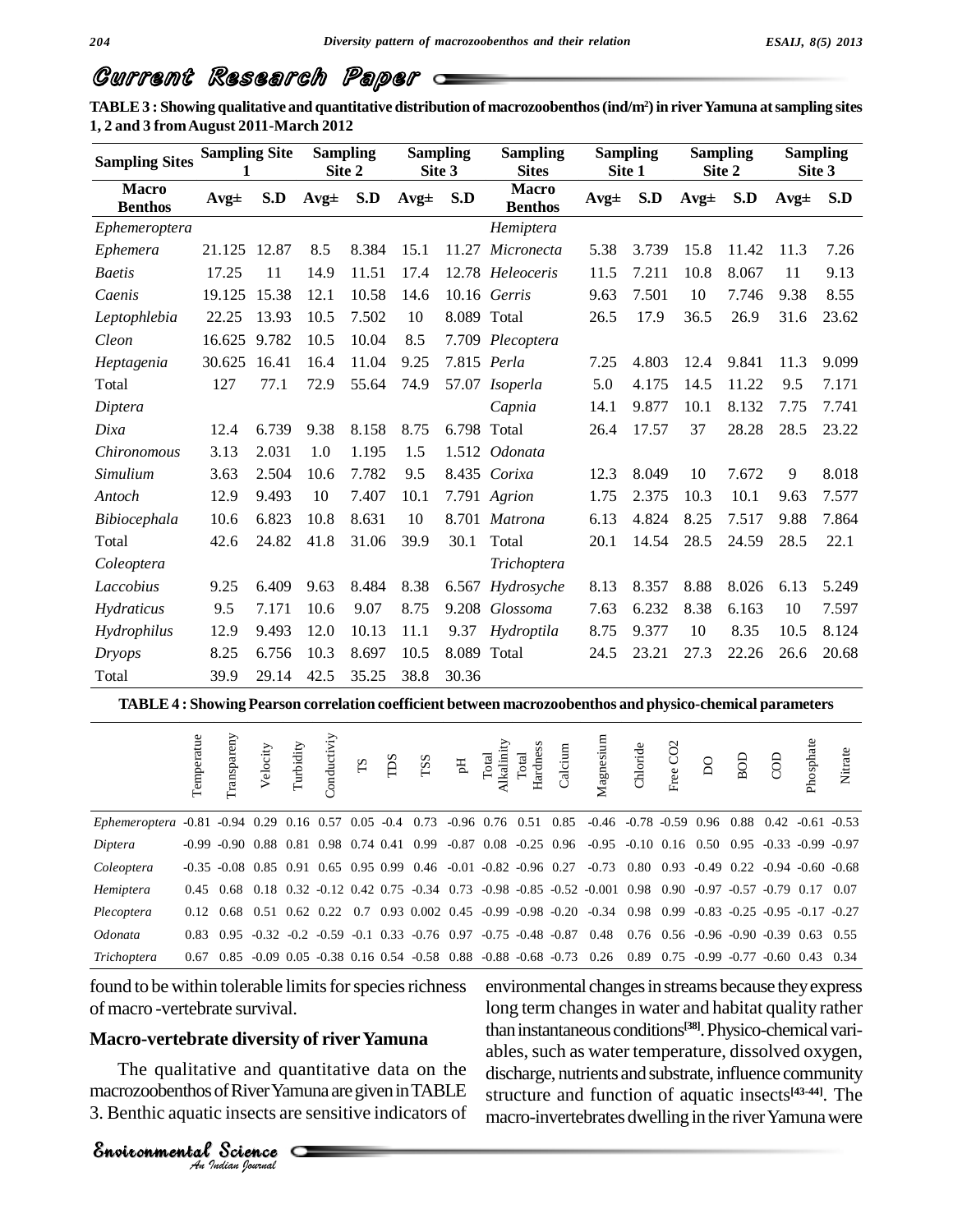mostly represented by the larvae (immature stages of aquatic insects). These larvae belong to the orders of Ephemeroptera, Plecoptera, Hemiptera, Coleoptera, Trichoptera, Diptera and Odonata. Analysis of the monthly abundance of macroinvertebrates in the river also revealed that the maximum abundance of macroinvertebrates was recorded at the sampling site S1 and minimum at S3. The sequence of abundance of macroinvertebrates in all the three sites was  $S1 > S2 > S3$  with decreasing altitude. Thus the density of macro-invertebrates wasfound decreased along the decreasing altitude.Altogether benthic fauna was comprised of 27 genera belonging to 7 orders which mostly include *Ephemeroptera, Diptera, Coleoptera, Hemiptera, Plecoptera, Odonata and Trichoptera.* The total benthic diversity was found highest at  $S1$  (307 ind/m2) followed by  $S2(286.5)$  and  $S3(268.8)$  respectively. The species of macro benthos found during the study were *Ephemera, Baetis, Caenis, Leptophlebia, Cleon, Heptagenia, Dixa, Chironomous, Simulium, Antoch, Bibiocephala, Laccobius, Hydraticus, Hydrophilus, Dryops, Micronecta, Heleoceris, Gerris, Perla, Isoperla, Capnia, Hydrosyche, GlossomaandHydroptila.*Themaximumdiversitywas recorded to be of Ephemeroptera at all the three sites. The percentage composition of macro-invertebrates

### Current Research Paper

contributed by various taxa has revealed that the major contribution was made by Ephemeroptera (53%) followed by Hemiptera (28%), Diptera (24%), Plecoptera (27%), Coleoptera (23%), Trichoptera (23%) and Odonata (22%).

The macro-benthos showed a good and positive relation with most of physico-chemical parameters that were good forthe growth and survival of the benthos but also showed an inverse relation with the param eters that does not have any significant effect on the macrozoobenthos. Inspite of the factors, the macroinvertebrate diversity at all the three sites remains fairly high, suggesting that the water quality of the Yamuna is fairly good and supports diverse and well-balanced macroinvertebrate communities in the river Yamuna of the Doon Valley suggesting that the water quality is not much affected. Among all the Macroinvertebrates the diversity of Ephemeroptera was maximum followed by Diptera,Coleoptera, Plecoptera, Hemiptera, Odonata and Tricoptera respectively. From the present study the total diversity recorded in the River Yamuna in Doon Valley was good enough to indicate that the physico chemical conditions of river and provide a healthier environment for the growth and survival of biological communities, but it does not mean that the river is free from pollution and it is important to monitor it regularly.

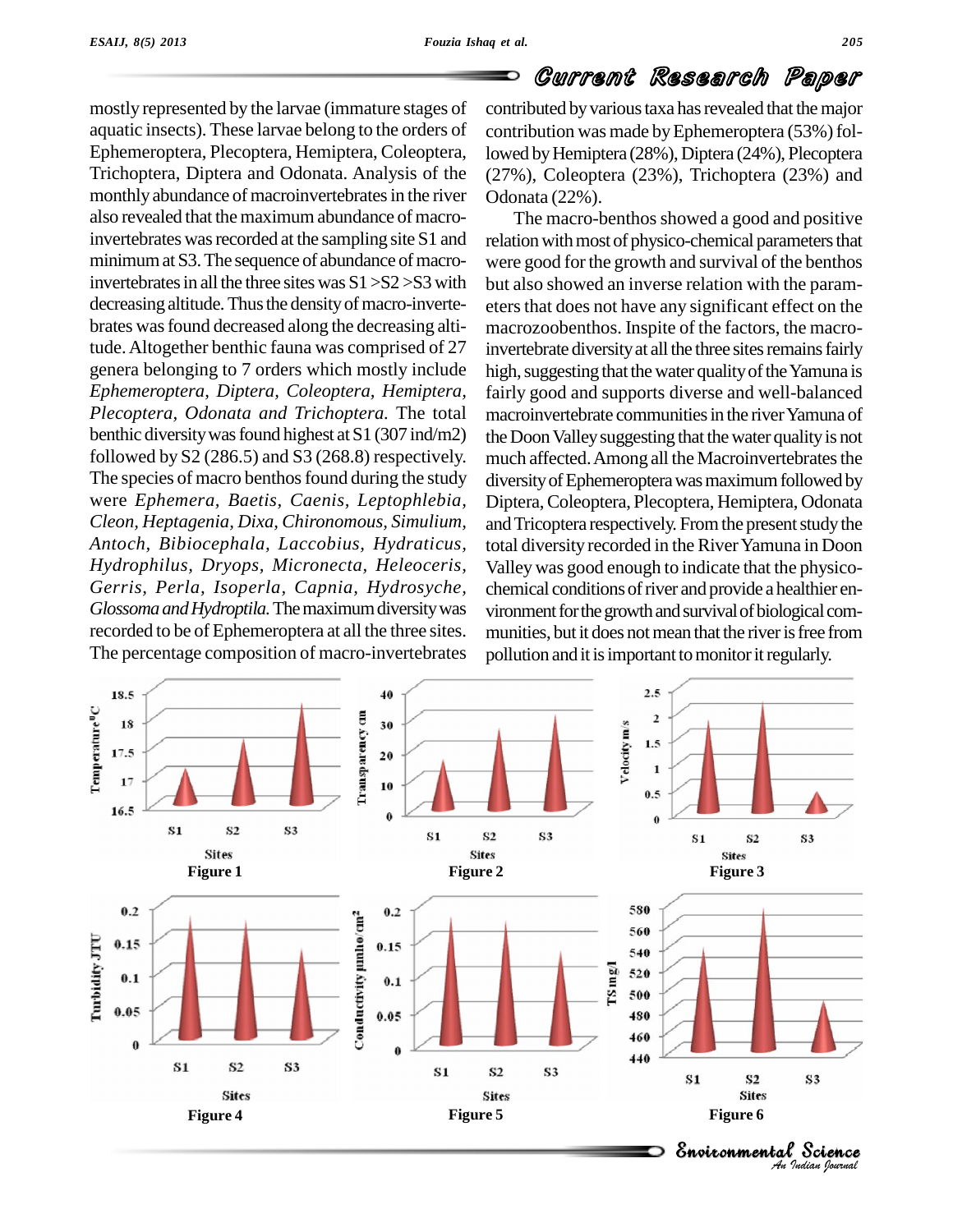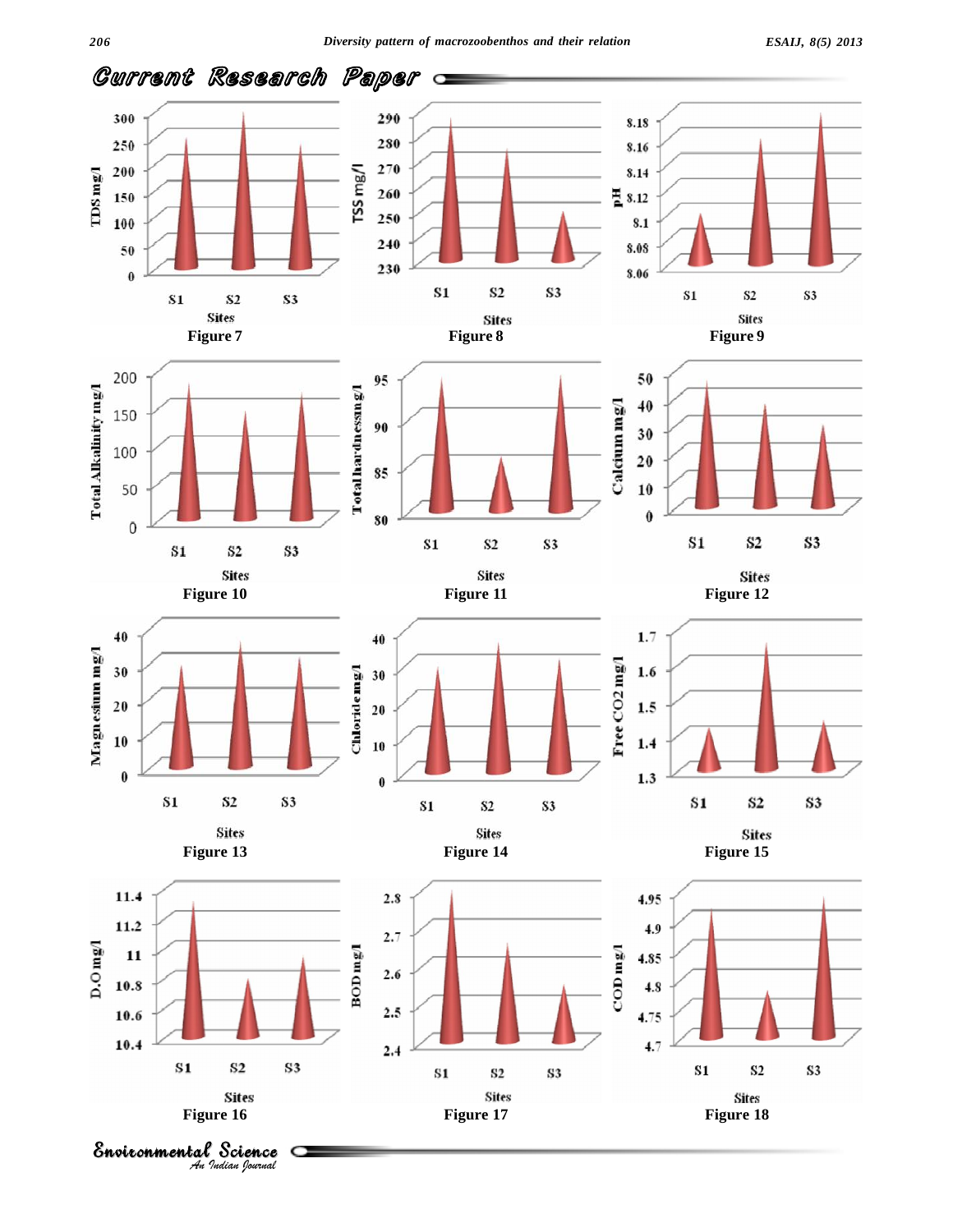*Indian Journal*



Note: Figures 1-29 showing the graphical representation of the data collected from the three sampling sites (S1, S2 and S3); **(1-20, Physico-chemicalParameters; 21-27, Macrozoobenthos density and diversity; 28-29, Percentage of Macrozoobenthos**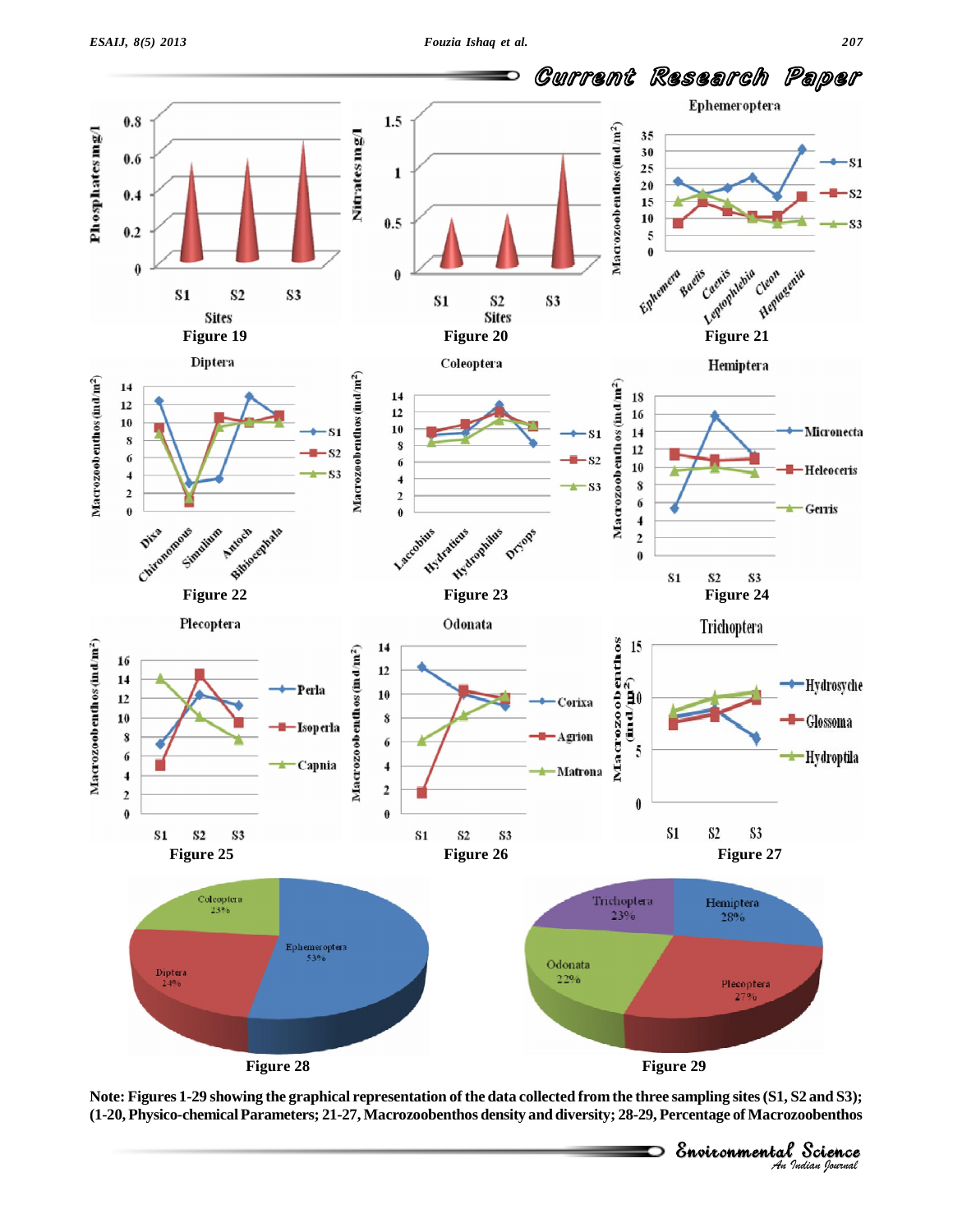# Current Research Paper **ACKNOWLEDGEMENT**

The DST (Department of Science and Technology, Ministry of Science and Technology New Delhi) is highly acknowledged forthe financial assistance inthe formof project underWomen Scientist Scheme (WOS-A).

#### **REFERENCES**

- [1] K.W.Cummins; Structure and function of stream ecosystems, Bioscience, **24**, 631-641 **(1974)**.
- **[2]** K.W.Cummins, R.W.Merritt,T.M.Burton; The role of aquatic insects in the processing and cycling of nutrients, In, V.H.Resh, D.M.Rosenberg, (Eds); The ecology of aquatic insects, Praeger, New York, 134- 163 **(1984)**.
- **[3]** D.R.Khanna, R.Bhutiani, Gagan Matta, V.Singh, P.Tyagi, B.Tyagi, Fouzia Ishaq; Water quality char acteristics of River Tons at District-Dehradun, Uttarakhand (India), Env.Cons.J., **11(1-2)**, 119-123 **(2010)**.
- **[4]** M.D.Mehdi, F.A.Bhat, A.R.Yousuf; Ecology of macrozoobenthos in Rambiara Stream, Kashmir J.Res.Dev., **5**, 95-100 **(2005)**.
- **[5]** K.J.Collier, B.J.F.Smith; Sticky trapping of adult mayflies, stoneflies and caddisflies alongside three contrasting streams near Hamilton, New Zealand, N.Z.Nat.Sci., **22**, 1-9 **(1995)**.
- **[6]** J.M.Quinn, A.B.Cpper, R.J.Davies Colley, J.C.Rutherford, R.B.Williamson; Land-use effects on habitat, water quality, periphyton and benthic in vertebrates in Waikato, New Zealand, Hill Country Streams, N.Z.J.Mar.Freshw.Res., **31**, 579-598 **(1997)**.
- **[7]** B.Clausen, B.J.F.Biggs; Relationship between benthic biota and hydrobiological indices in New Zealand streams, Freshw.Biol., **38**, 327-342 **(1997)**.
- **[8]** B.Clausen, B.J.F.Biggs; Stream flow variability in dices for riverine environmental studies, In, W.H.Kirby, (Ed); A changing environment I.Wiley, New York, 357-364 **(1998)**.
- $(2000)$ . **[9]** B.Clausen, B.J.F.Biggs; Flow variable for ecologi cal temperate streams, groupings based on covari ance, J.Hydrol., (Amsterdam), **237**, 184-197
- J.Smith, B.R.E.<br>dult chiropter<br>f contrasting lashw.Res., 31, **[10]** K.J.Collier, B.J.Smith, B.R.Baillie; Summer light catches of adult chiropteran in hill country catchments of contrasting land use, Walkathon, N.Z.J.Mar.Freshw.Res., **31**, 623-634 **(1997)**.

*Indian Journal*

- **[11]** K.J.Collier, C.Fowls, I.Hogs; Management, edu cation and conservation, In, K.J.Collier, M.J.Winterbourne, (Eds); New Zealand stream in vertebrates: ecology and implications for manage ment,The Limnological Society,Christchurch, New Zealand, 230-250 **(2000)**.
- **[12]** C.J.Walsh,A.K.Sharp, P.F.Breen,J.A.Sonnerman; Effects of urbanization on streams of the Melbourn region, Victoria, Australia, I.Benthic macroinvertebrate communities, Freshw.Biol., **46**, 535-551 **(2001)**.
- **[13]** J.V.Ward, K.Tockner; Biodiversity, towards a unifying theme for river ecology, Freshw.Biol., **46(6)**, 807-819 **(2001)**.
- **[14]** D.Jacobson, S.Rostgaard, J.J.Vasconez; Are macroinvertebrates in high altitude streams affected by oxygen deficiency? Freshw.Biol., **48(11)**, 2025- 2032 **(2003)**.
- **[15]** S.M.Das; Teaching and research in limnology in India, In, Proceedings of the symposium UGC NCSE, Bangalore, 67-72 **(1971)**.
- **[16]** R.S.Bisht, S.M.Das; Aquatic entomofauna in relation to cold water fisheries of Kumaun lakes, Environ India, **2**, 49-50 **(1979a)**.
- **[17]** R.S.Bisht, S.M.Das; Aquatic entomofauna in relation to cold water fisheries of Kumaun lakes, In, SecondAll India Seminar on Ichthyology, Nainital, India, 37-38 **(1979b)**.
- **[18]** S.P.Badola; Ecological studies on the Icthyofauna of some water sources of Garhwal region, Ph.D Thesis, Department of Zoology, H.N.B.Garhwal University, Srinagar, 280 **(1979)**.
- **[19]** P.S.Mitra, N.C.Nandi; Impact of anthropogenic activities on Hoogli estuary with special reference to the distribution pattern of intertidal macrozoobenthos, In, A.K.Adityya, P.Haldar, (Eds); Proceedings of the national seminar on environ mental biology, Daya Publishing House, New Delhi, 94-101 **(1998)**.
- **[20]** R.C.Sharma; Effects of physicochemical factors on benthic fauna of Bhagirathi River, Garhwal Himalaya, Indian J.Ecol., **13**, 133-137 **(1986)**.
- **[21]** R.C.Sharma, G.Bhanot, D.Singh; Aquatic macroinvertebrate diversity in Nanda Devi Biosphere Reserve, India, Environmentalist, **24**, 211-221 **(2004)**.
- **[22]** APHA, Standard methods for the examination of water and waste water, American Public Health Association, New York, **(1998)**.
- **[23]** R.K.Trivedi, P.K.Goel; Chemical and Biological